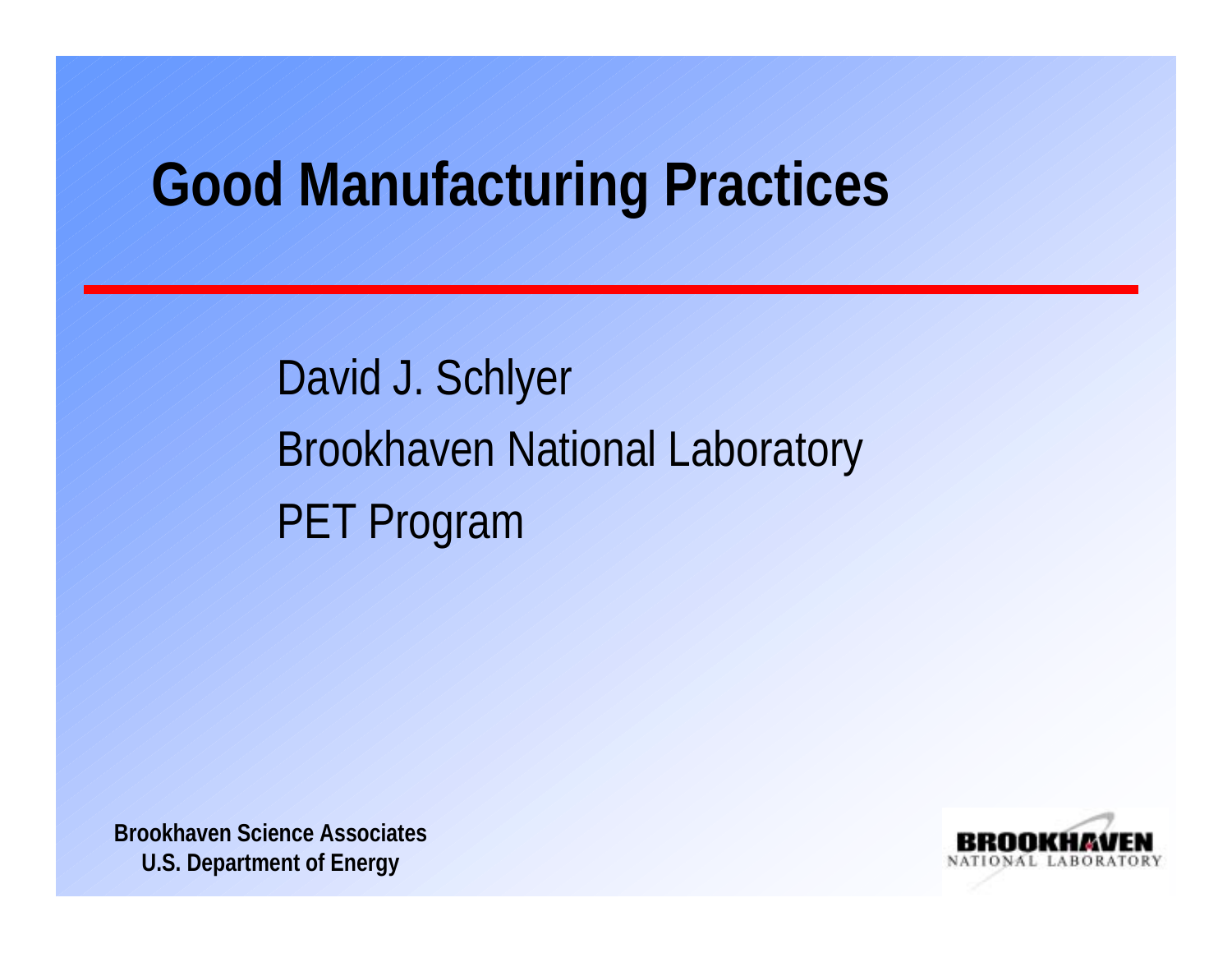## **Good Manufacturing Practices Good Manufacturing Practices**

- PET Manufacturing is very different from conventional manufacturing
- **Usual practices are not applicable**
- Tests which must be carried out are very different



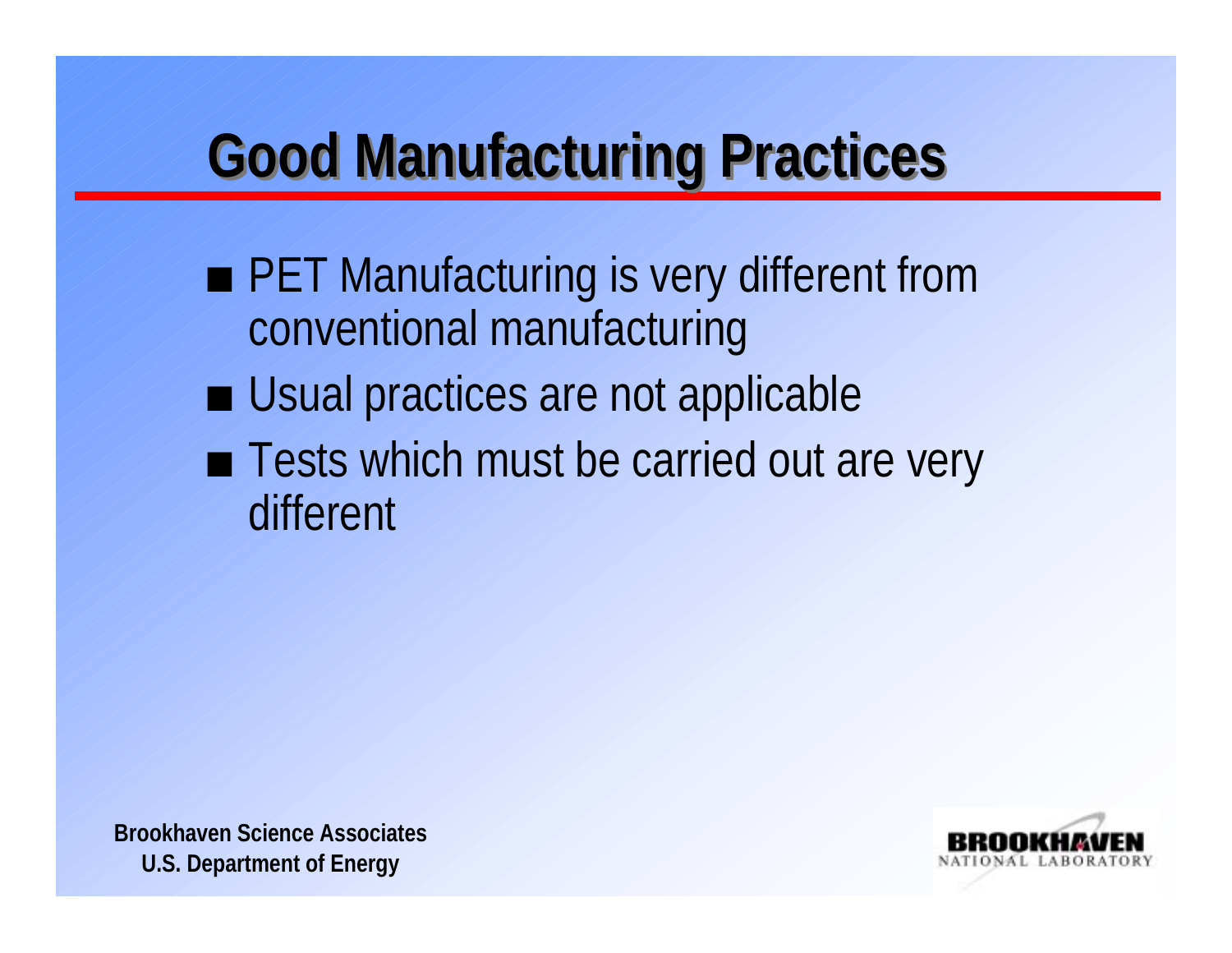#### **Batch Size**

- **PET Drug Products** 
	- **Single Vial**
	- Short-lived gases and liquids
	- Usually no more than 10- 12 clinical units
- Conventional Drug **Products** 
	- Thousands of packaged units or dosage units



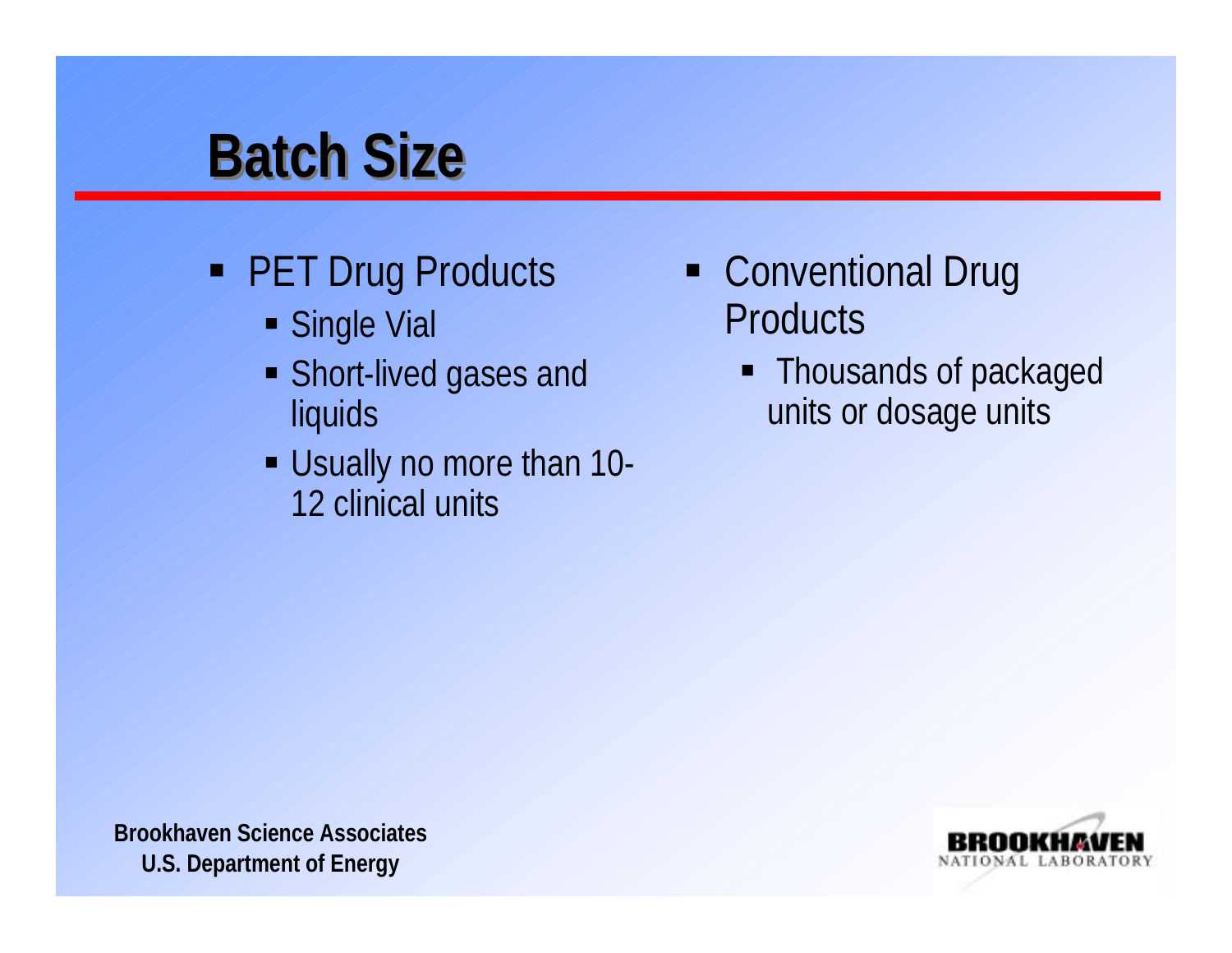## **Expiration Date Expiration Date**

- **PET Drug Products** 
	- Minutes to hours
	- **minimum concerns over** decomposition
	- Accelerated stability testing not necessary
- Conventional Drug **Products** 
	- Months to years
	- Must test for decomposition products using accelerated storage conditions

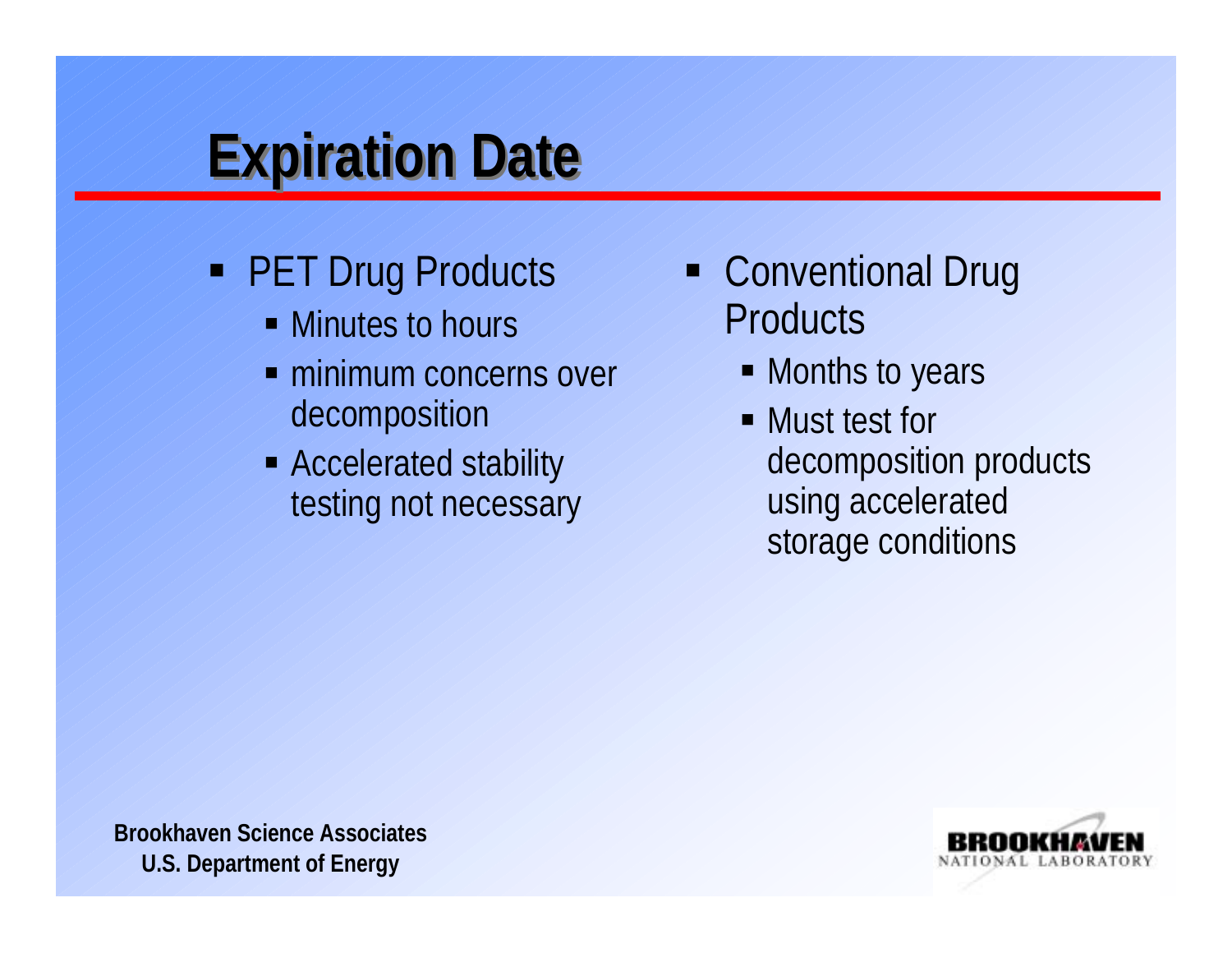# **QC Testing QC Testing**

- **PET Drug Products** 
	- Must be performed and completed within minutes to 1 hour
	- **Sample usually drawn** from single vial batch
	- **Tests not completed prior** to distribution
- Conventional Drug **Products** 
	- **Testing on large** representative samples from a large batch
	- **Testing complete prior to** distribution

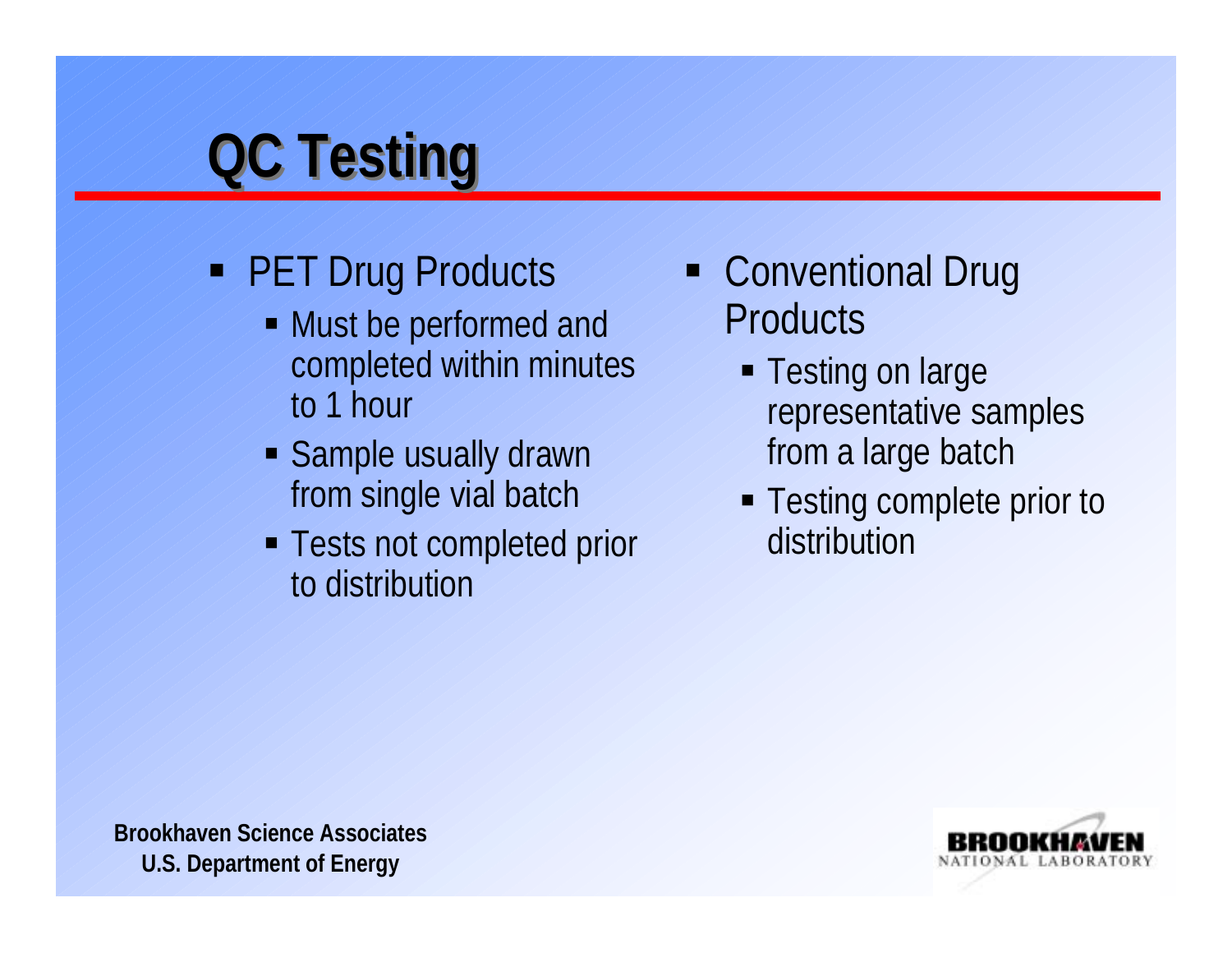## **Environmental Concerns**

- **PET Drug Products** 
	- Manufacturing accomplished in ambient environment
	- **Sterilization** accomplished by filtration at point of filling
- Conventional Drug **Products** 
	- Open vial filling lanes require a class 100 environment
	- Active microbial and nonviable particle counting necessary

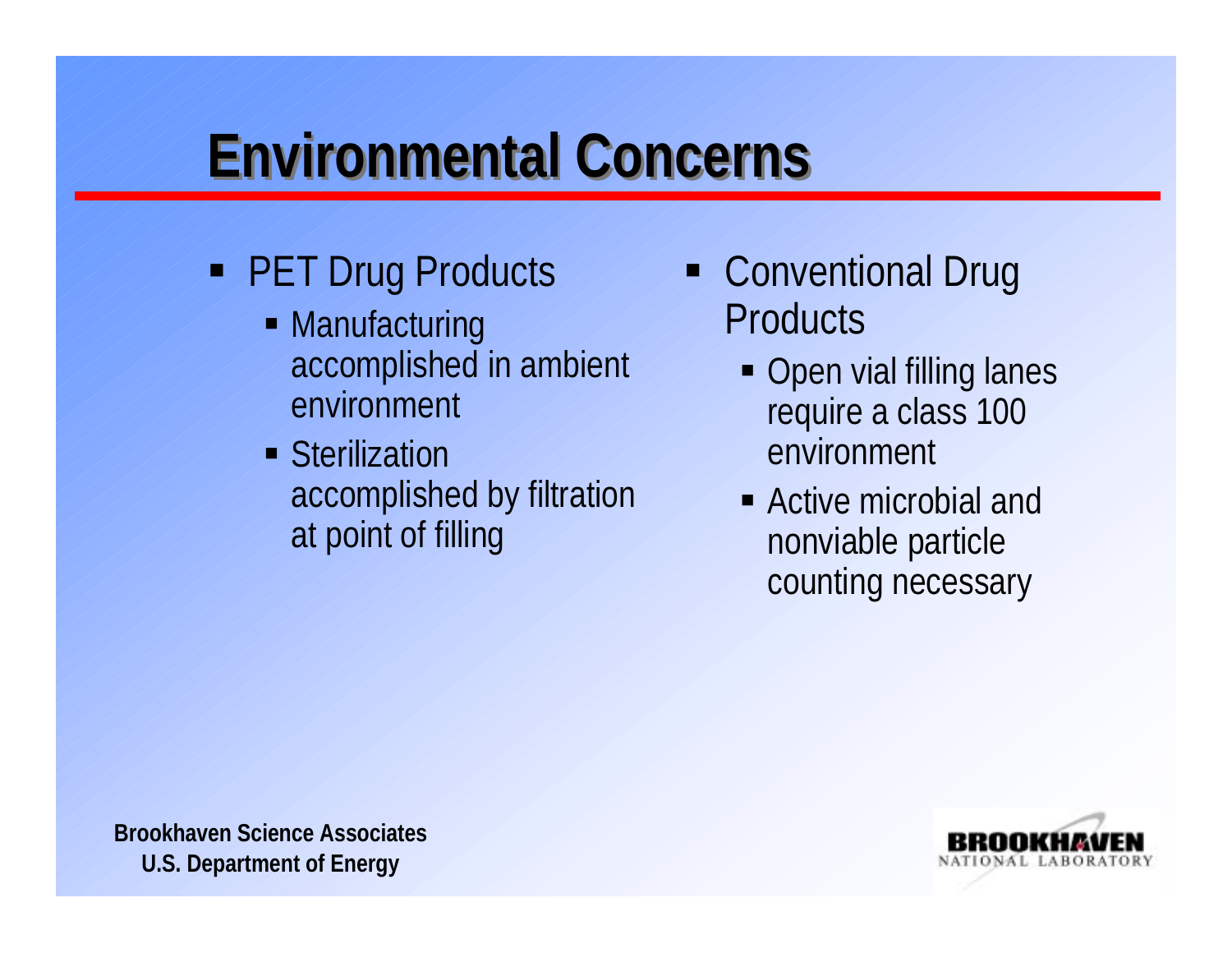#### **Personnel Personnel**

- **PET Drug Products** 
	- **Generally highly** educated scientists andprofessionals responsible for production
	- Often a single individual present for entire process
- Conventional Drug **Products** 
	- **Personnel with less** training who require close supervision

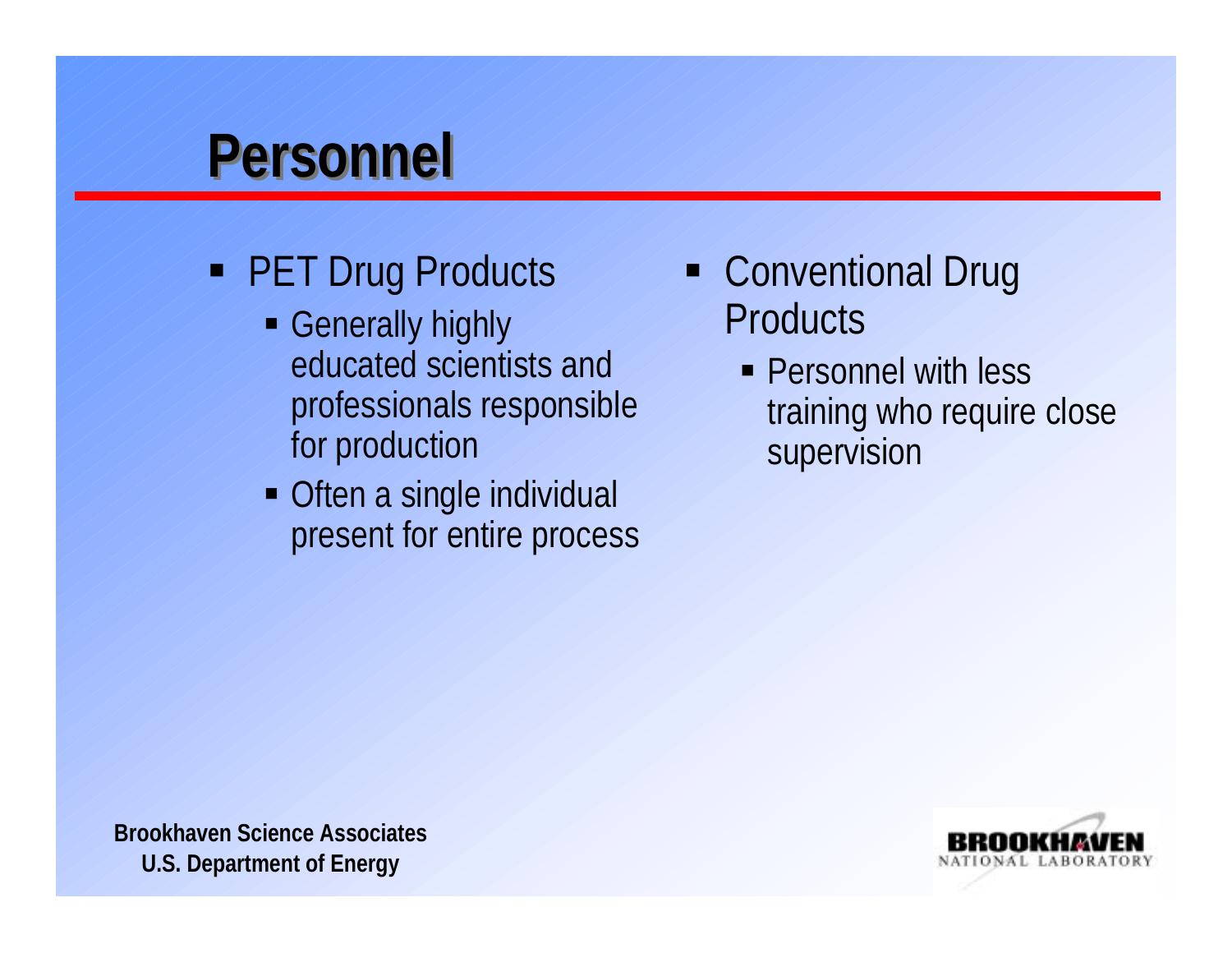## **Radiation Concerns Radiation Concerns**

- **PET Drug Products** 
	- Radiation safety must take precedence over other issues of GMPwhen defining manufacturing processes and testing
- Conventional Drug **Products** 
	- None

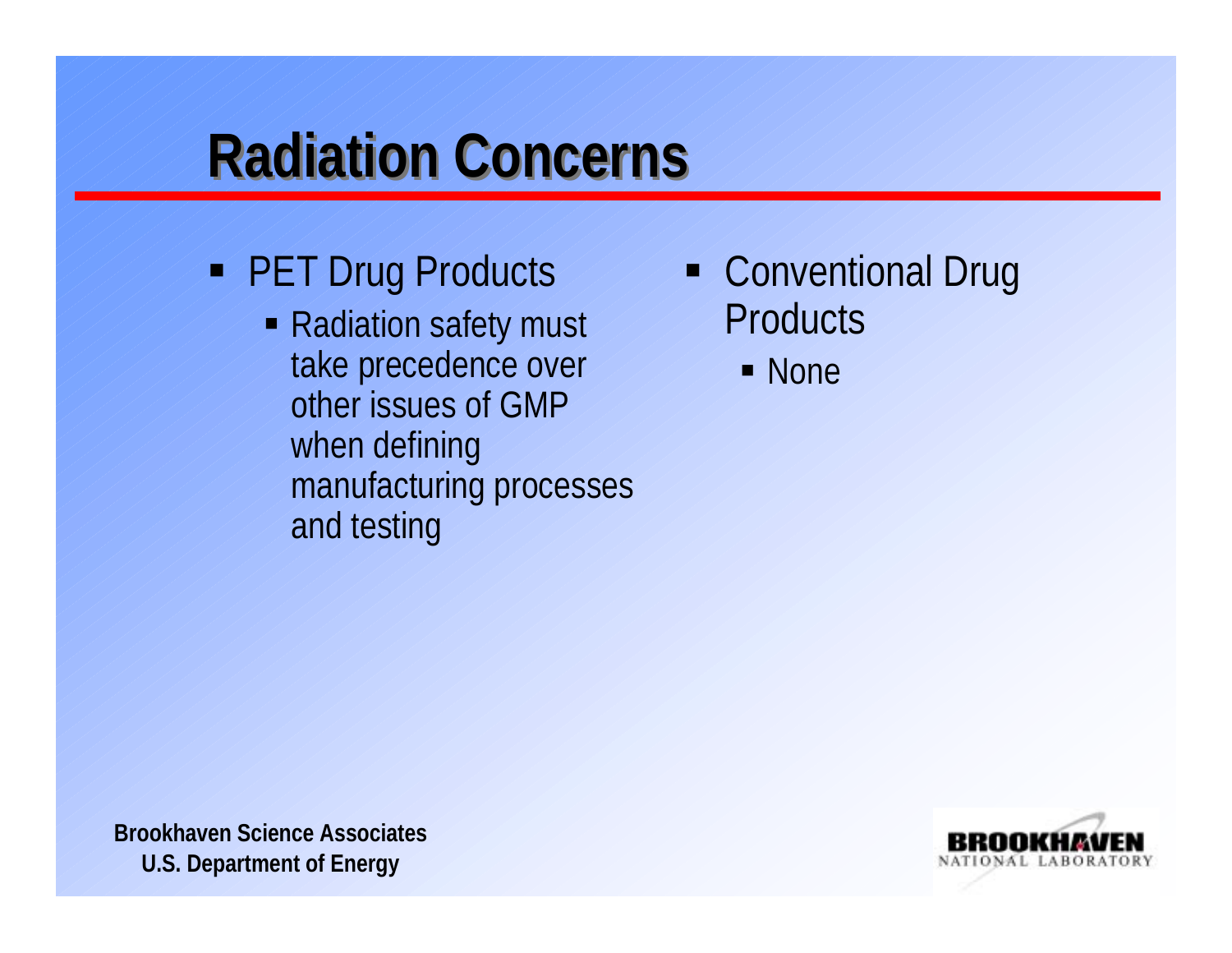## **Theoretical Yields Theoretical Yields**

- **PET Drug Products** 
	- Usually the percentage of radioisotope incorporated into the final product
	- Radiochemical may vary with causes which cannot be determined
- Conventional Drug **Products** 
	- **Based on expected** theoretical number of dosage units produced from a known weight of ingredients

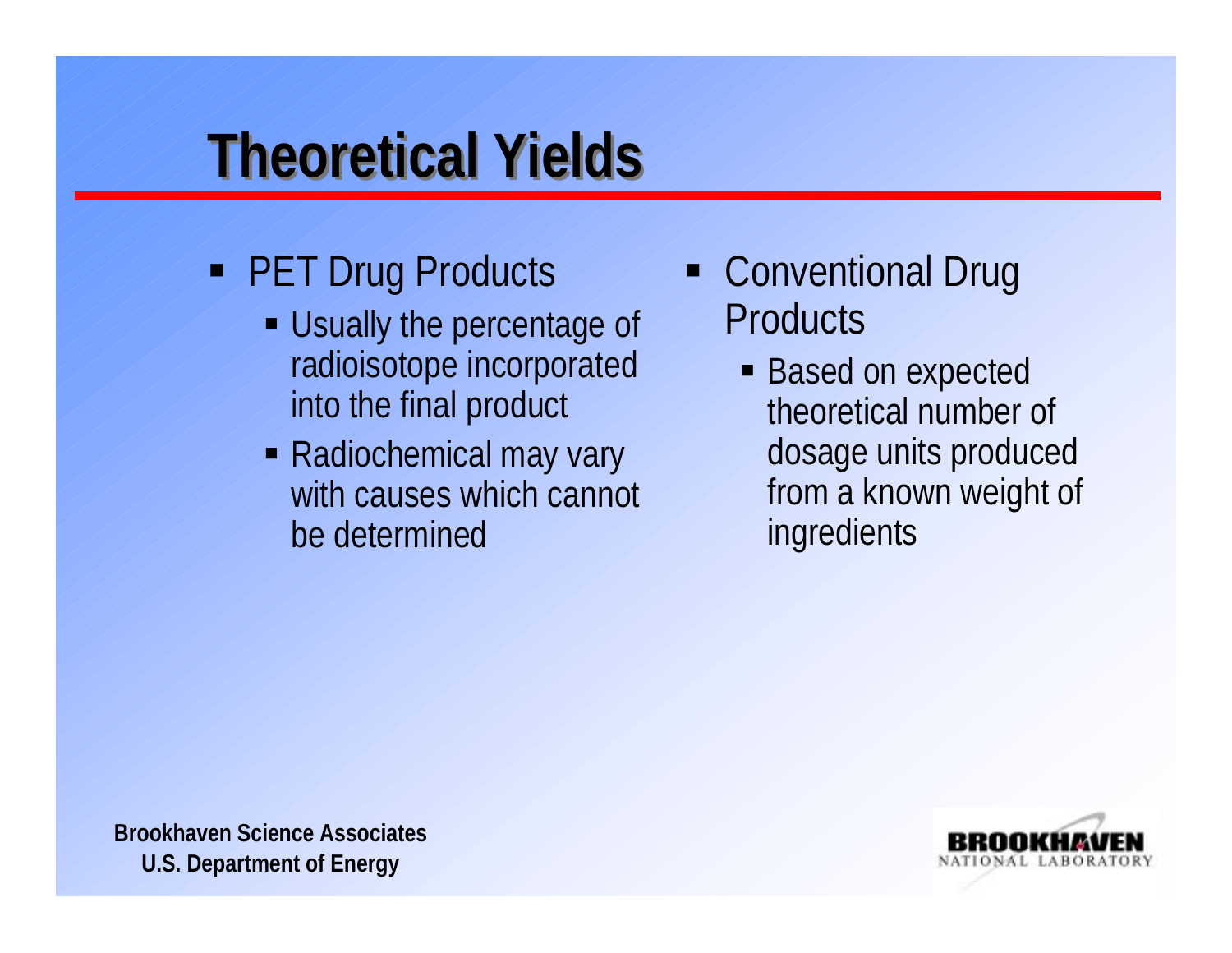# **Sterilizing Filters Sterilizing Filters**

- **PET Drug Products** 
	- **Usually dilute aqueous** liquids up to 30 mL volume
	- No filter compatibility issues have beenidentified
	- Most PET centers use the same filters
- Conventional Drug **Products** 
	- **Filter validation and** compatibility issues are important

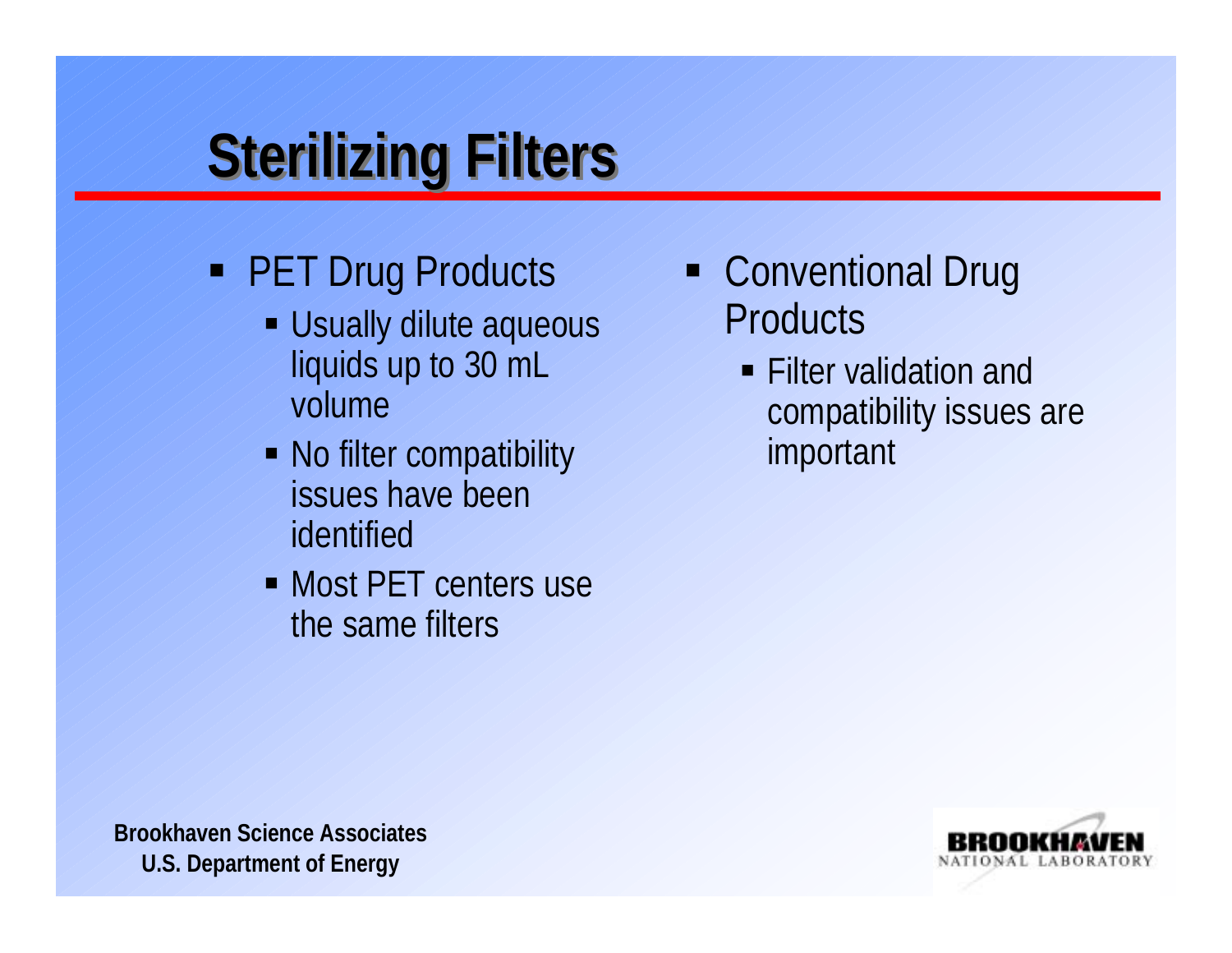#### **Control and Reconciliation of Control and Reconciliation of Materials and Components Materials and Components**

- **PET Drug Products** 
	- **Inventory reconciliation** not feasible or necessary
	- Accidental excess or shortfall may not affect radiochemical yield
- Conventional Drug **Products** 
	- **Inventory reconciliation** important to identify potential miss-formulation of batch
	- **-** Help prevent distribution of bad batch

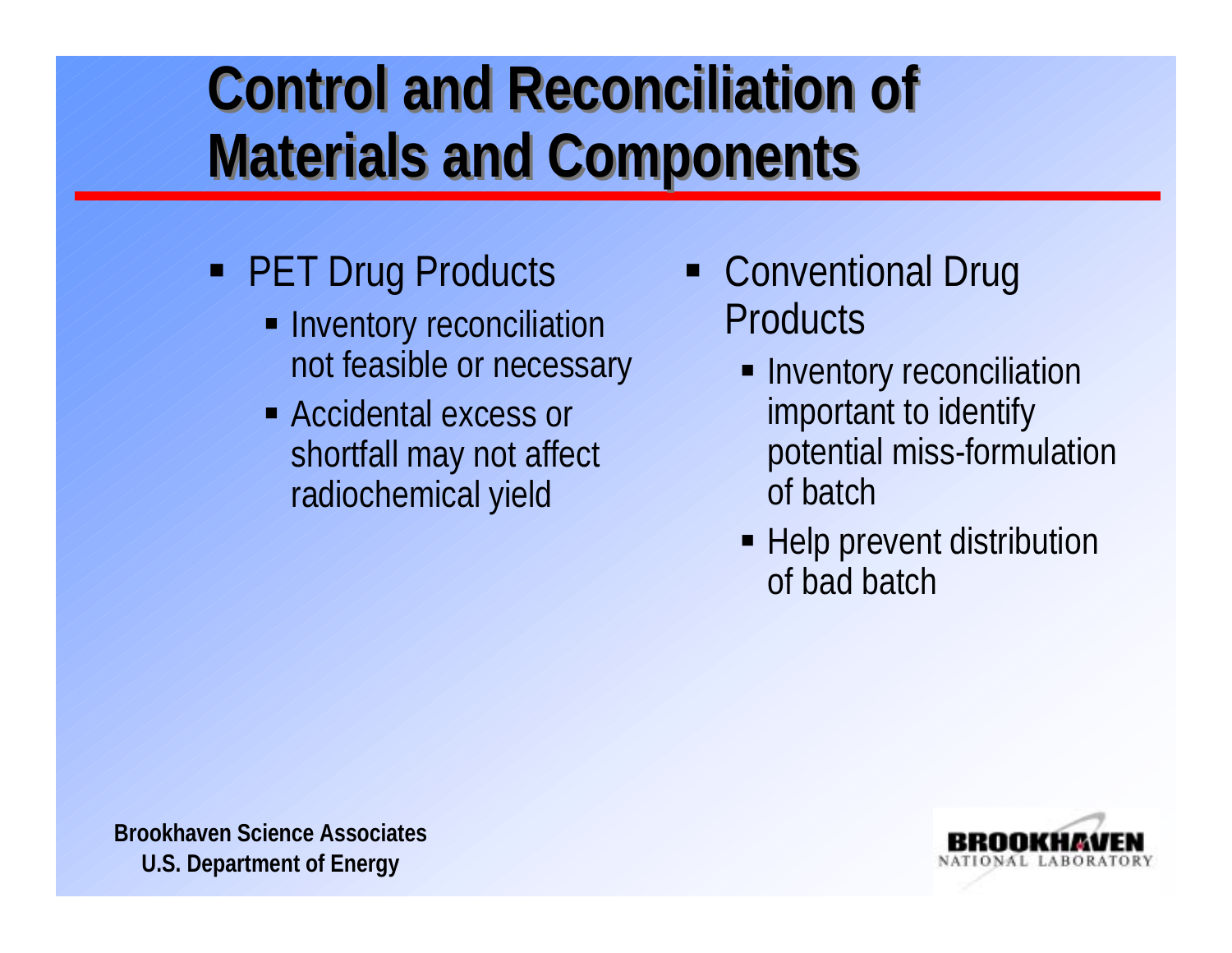# **Product Strength Product Strength**

- **PET Drug Products** 
	- Strength is usually expressed as specific concentration at EOS
	- **Strength changes** continually after production
- Conventional Drug **Products** 
	- **Strength expressed in** unit of weight or biological activity per volume or unit of weight per dosage unit
	- **Strength is fixed**



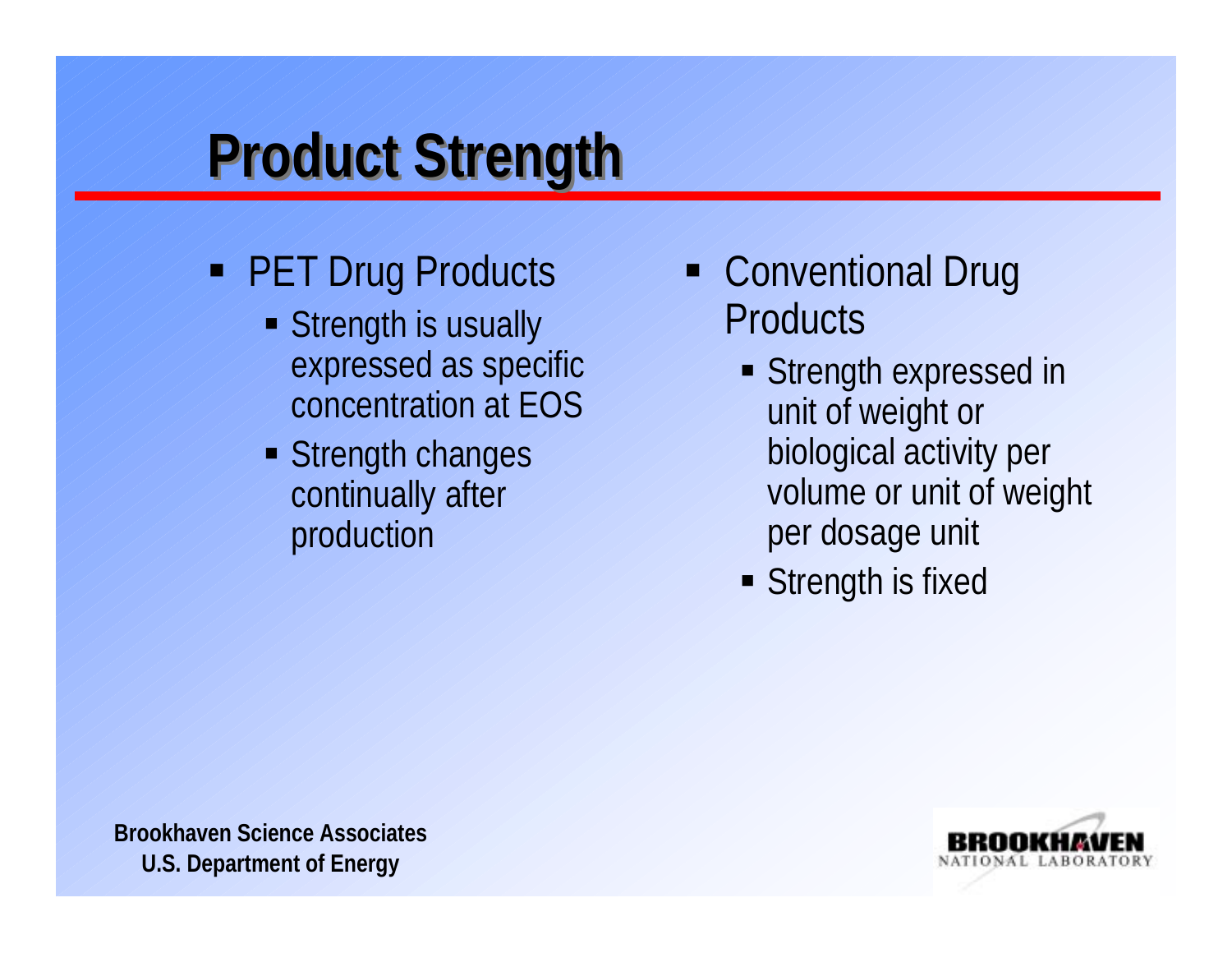# **In Process Sampling and Testing In Process Sampling and Testing**

- **PET Drug Products** 
	- No opportunity for sampling in process
	- Possible to monitor some steps in automated computer driven processes
- Conventional Drug **Products** 
	- Opportunity to sample inprocess materials at multiple points in the manufacturing process

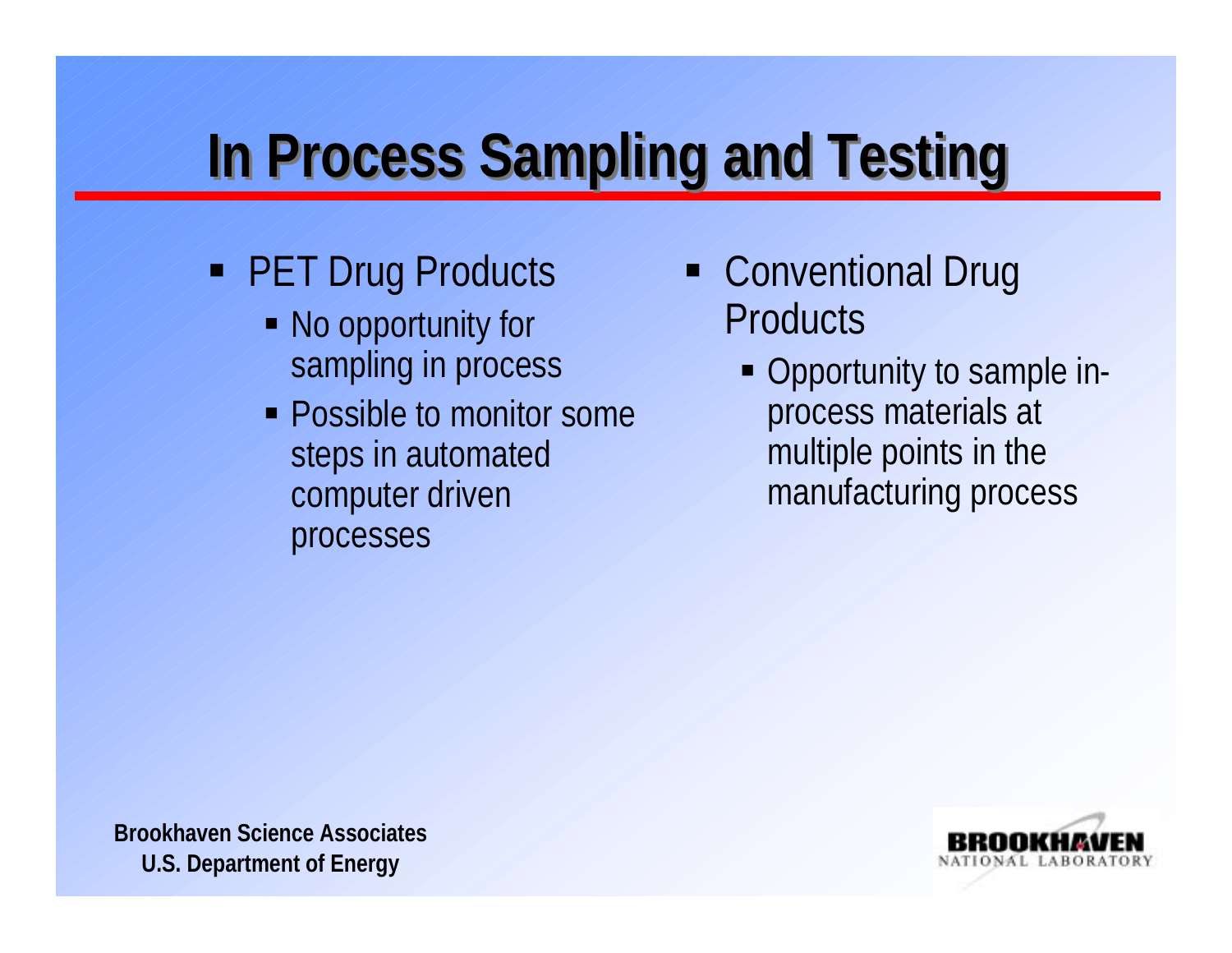# **Holding and Distribution Holding and Distribution**

- **PET Drug Products** 
	- Holding not applicable
	- May be shipped prior to completion of all QC tests
	- Only option is to recall product prior to delivery of product
- Conventional Drug **Products** 
	- Holding and warehousing of finished product requires careful segregation and control of storage conditions
	- May last days to weeks



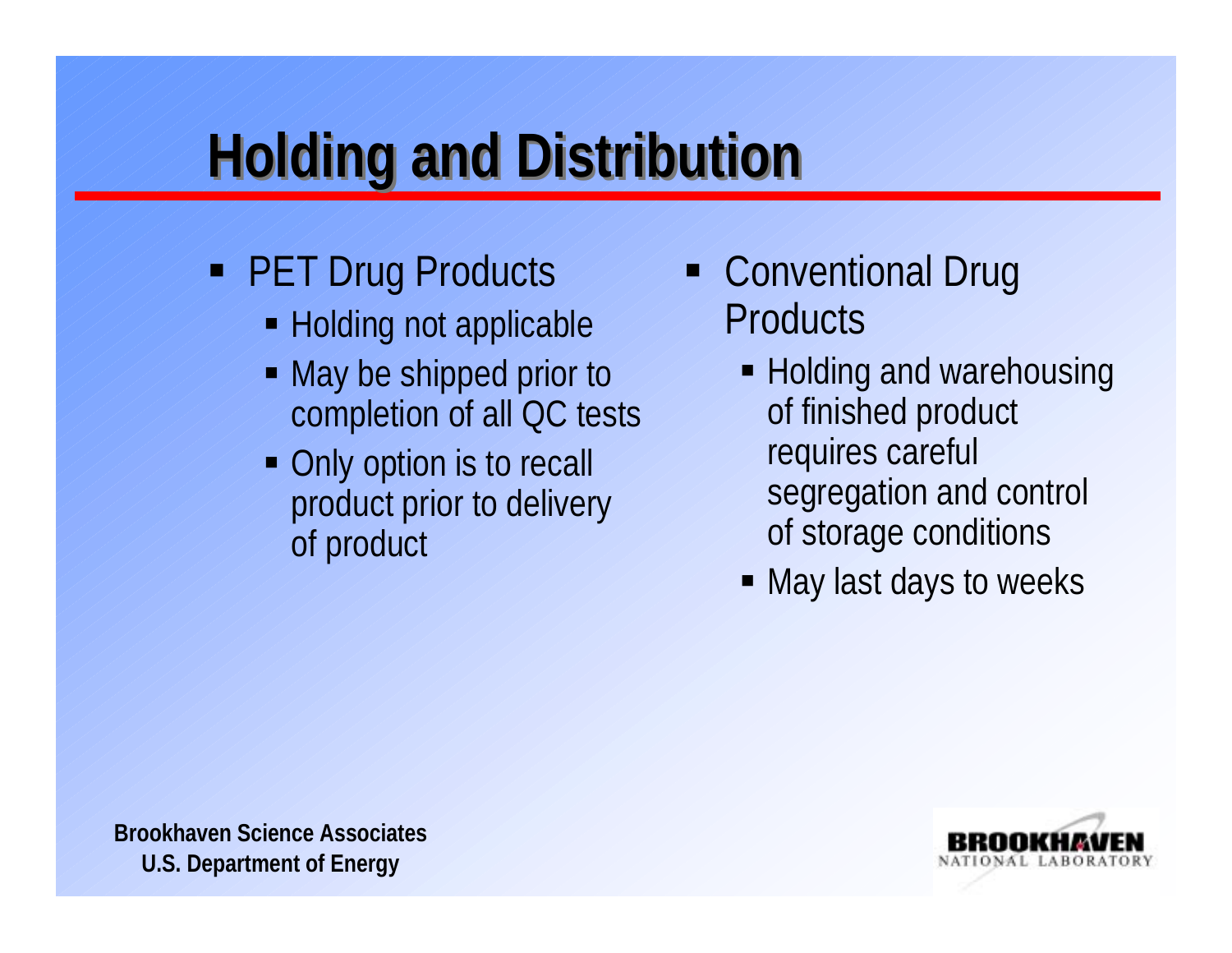## **Drug Product Inspection Drug Product Inspection**

- **PET Drug Products** 
	- Visual Inspection limited due to radiation concerns
	- Cannot inspect for fine particulates
	- Can inspect for approximate volume, gross particulates and color.
- **Conventional Drug Products** 
	- Particulate inspection of 100% of units possible
	- **Inspection for seal** integrity, gross and microscopic particulates possible.

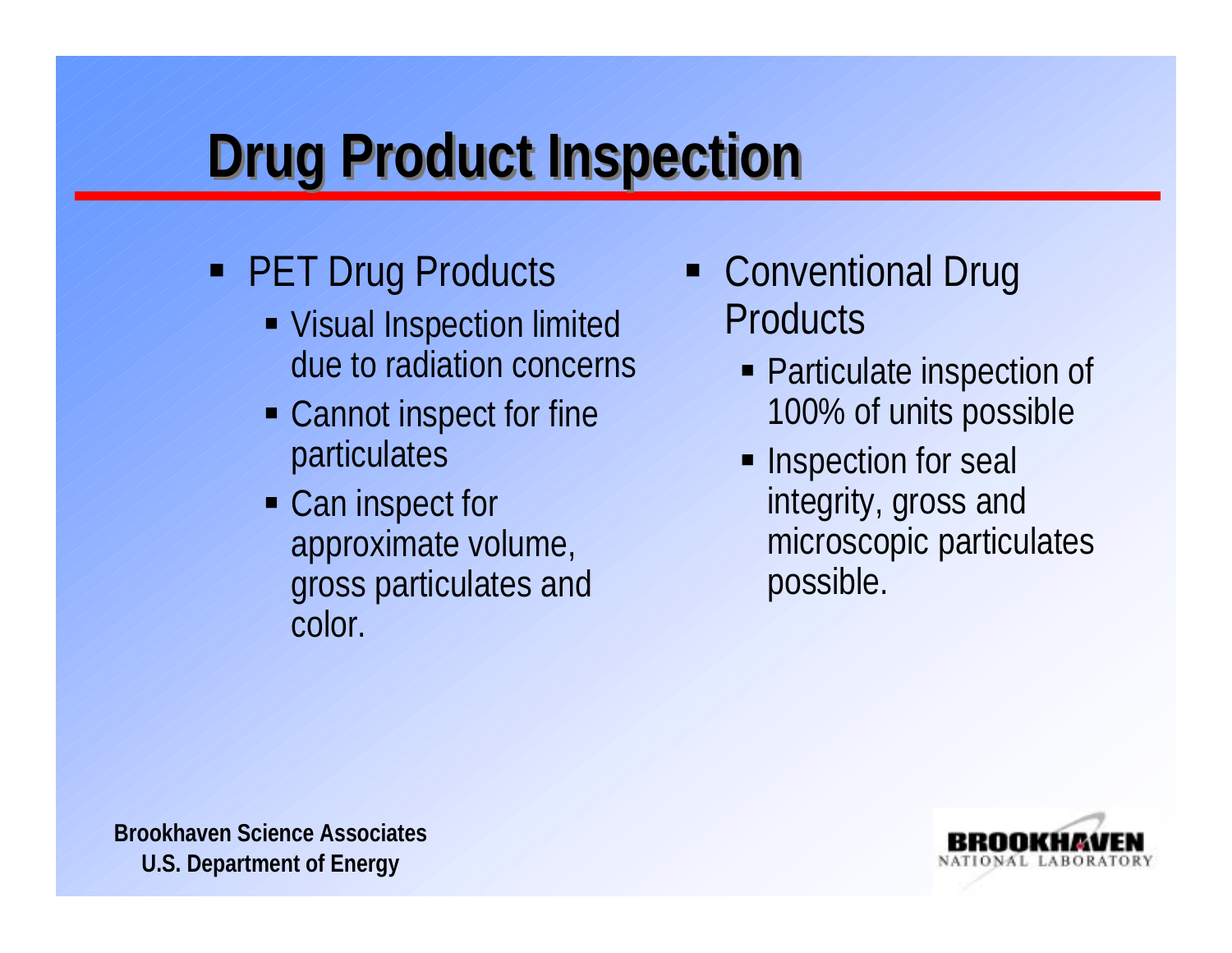## **Buildings and Facilities Buildings and Facilities**

- **Basic requirements are similar**
- "…shall be of suitable size, construction and location to facilitate cleaning, maintenance, and satisfy its intended purpose and for proper operations."



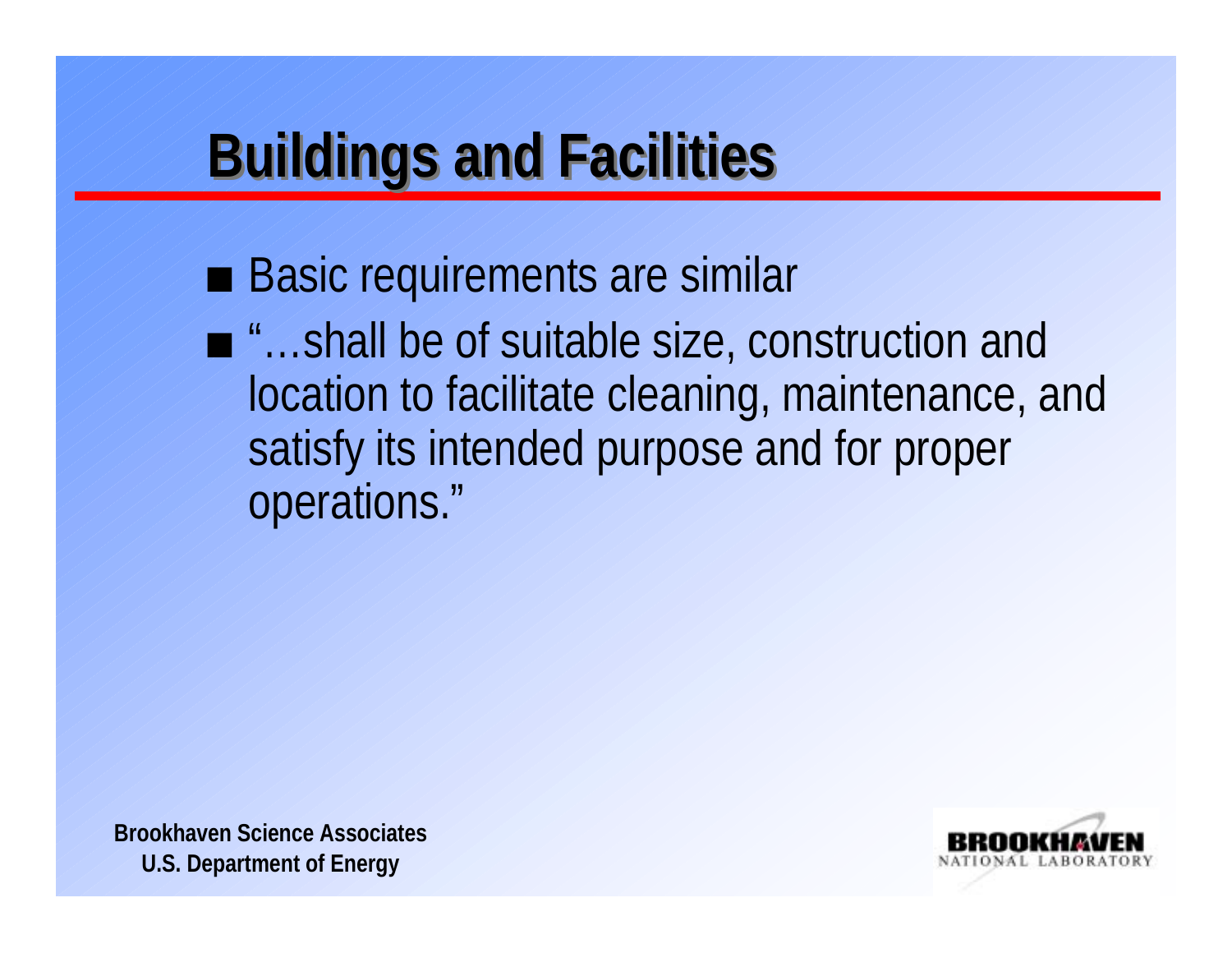## **Renovations at BNL for GMP**

- Build a new room for GMP preparations
- Make the GMP room meet all FDA specifications
- Use the GMP room for preparation of all radiopharmaceuticals for humans



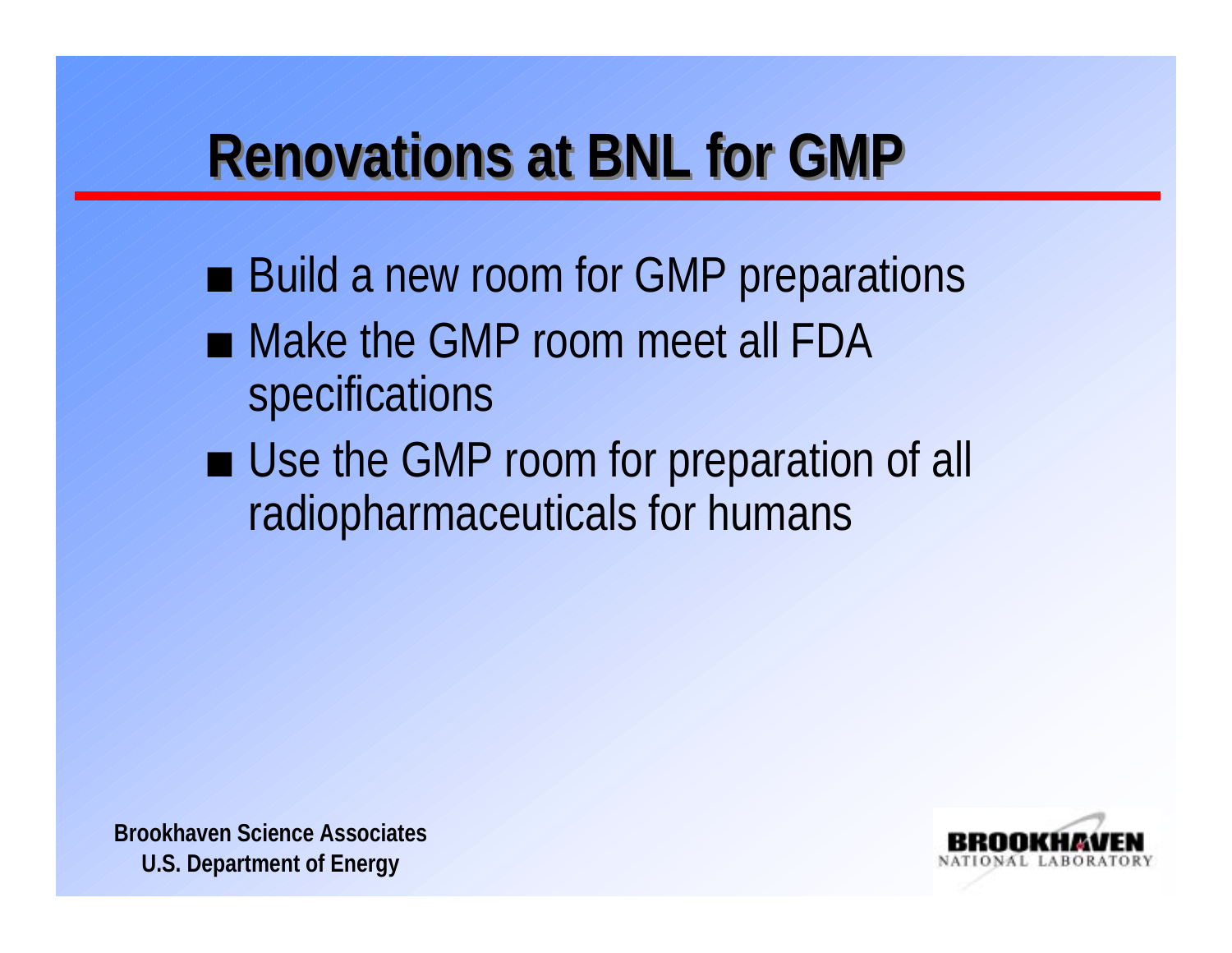#### Aseptic Processing and Sterility Aseptic Processing and Sterility Assurance

#### **Laminar flow hoods**

- filter integrity checks
- flow checks
- **Disinfection** 
	- types of flooring
	- wall materials
	- ceiling restrictions

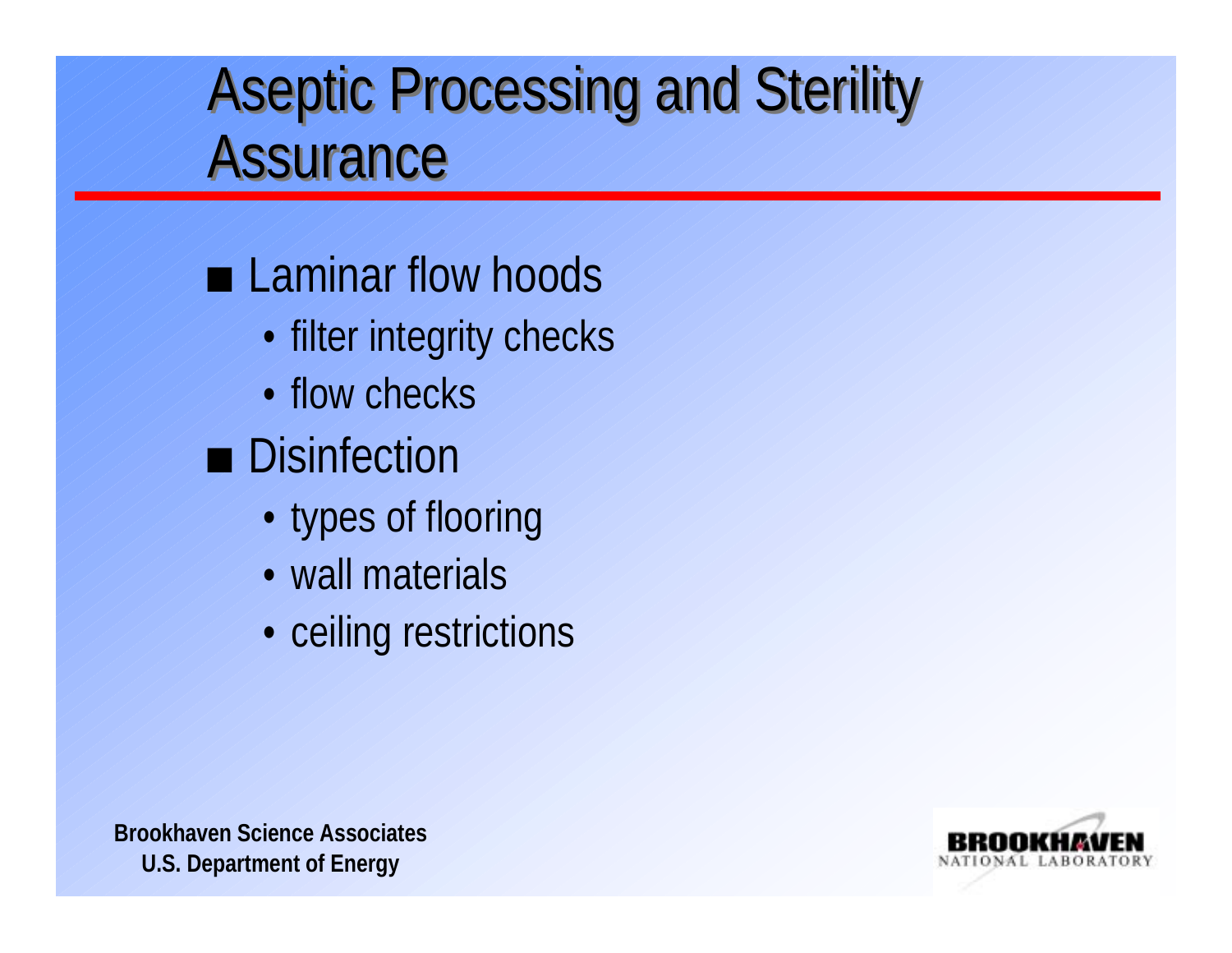#### Aseptic Processing and Sterility Aseptic Processing and Sterility Assurance Assurance

#### **Environmental monitoring**

- SOP for culture collection
- SOP for cleaning procedures
- Validation of techniques
	- time frame for validation
	- SOP for TLC, HPLC etc.

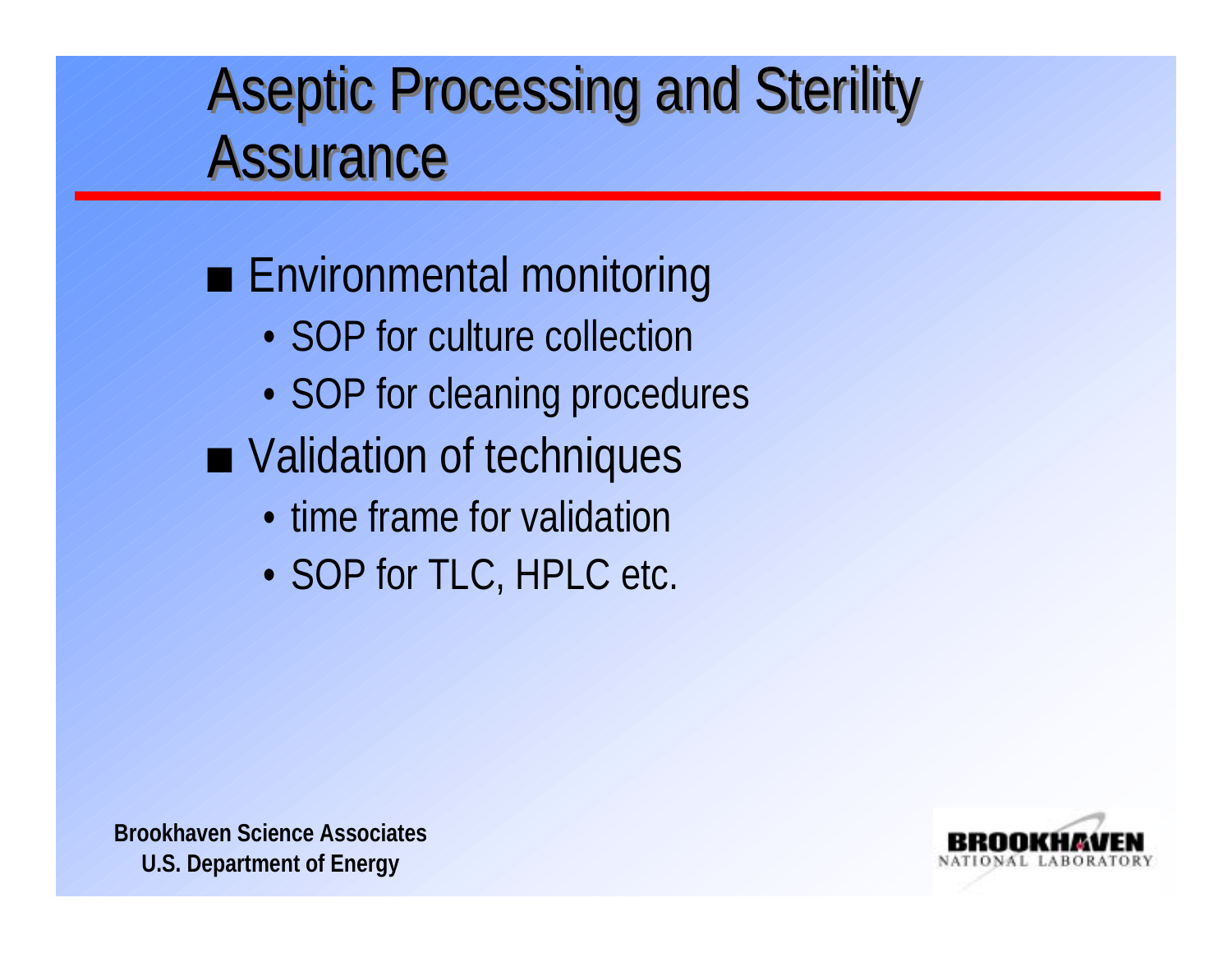## Process Validation and Control Process Validation and Control

- Process variables
	- which are important (sufficient)
	- $\blacksquare$  development of SOPs for testing
	- what documentation is required during the run
- н **- Changes in process variables** 
	- what steps need to be taken
	- **SOPs for changing process variables**
- Historical results
	- how can these be used (FDA CDER 1990)

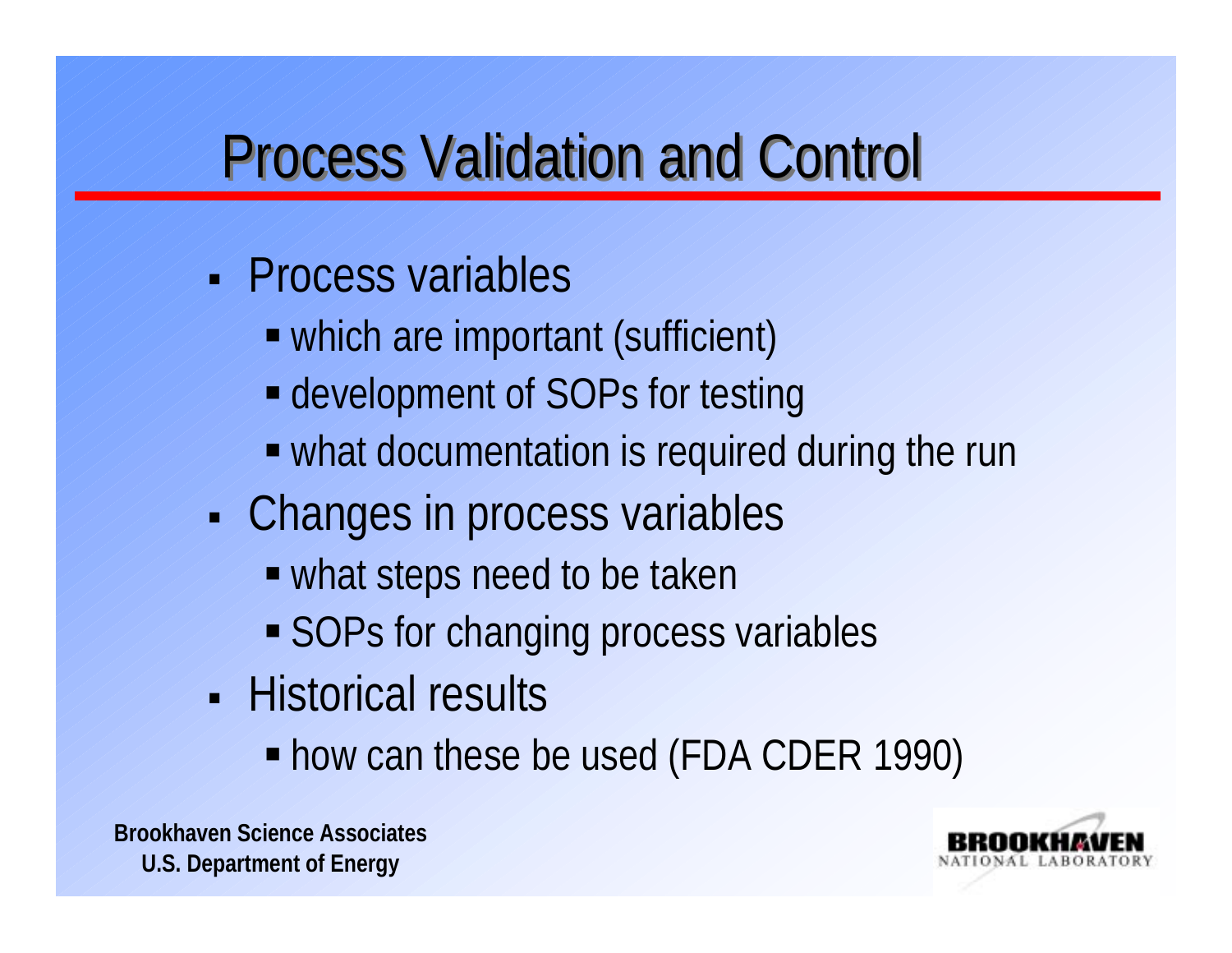#### Quality Control and Drug Product Quality Control and Drug Product **Stability**

- Separation of manufacturing and QC
	- **Final decision to reject a product**
	- **release before completion of testing**
- Yield limits
	- which variables are acceptable
	- how do we handle short runs (% theoretical?)
- Critical components
	- **how are these defined**

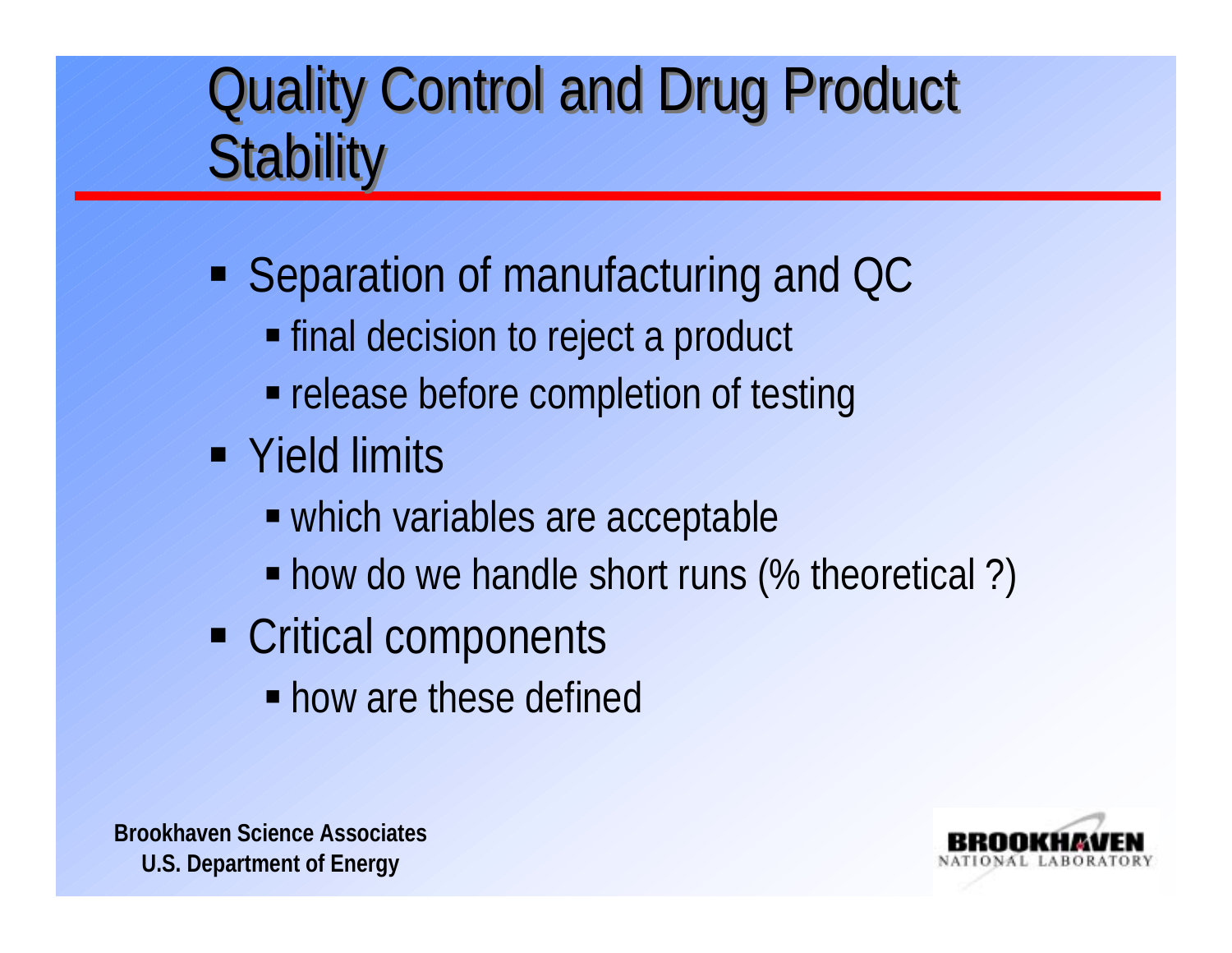### Quality Control and Drug Product Quality Control and Drug Product **Stability**

- н **Written procedures** 
	- **I** identity
	- **Strength**
	- **quality**
	- **P** purity
	- deviations recorded and justified
- н **Equipment identification** 
	- **phase of processing?**
	- $\blacksquare$  identification for batch record

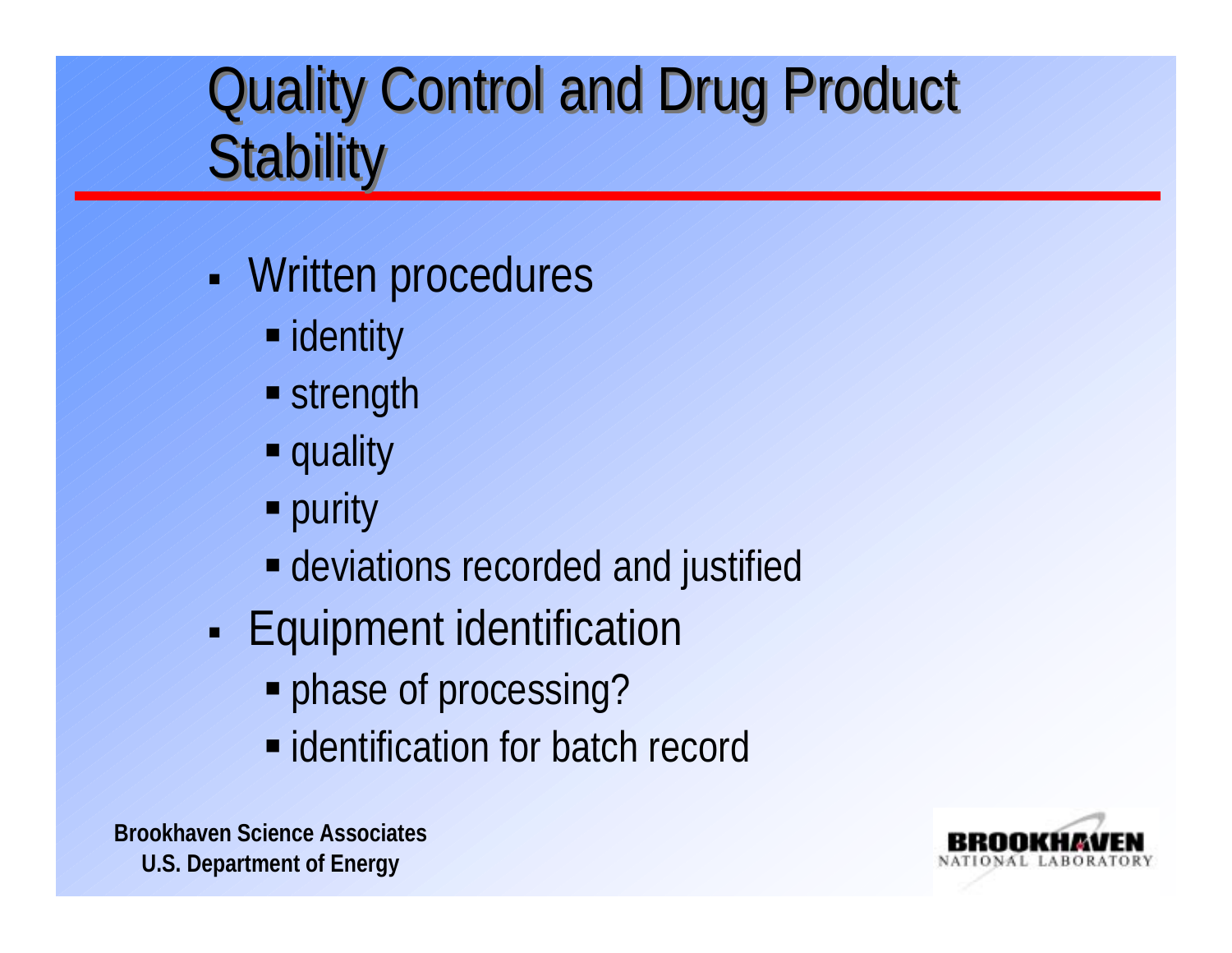## Documentation and Other GMP Topics

- **Documentation** 
	- **forms versus SOPs**
	- **lot number recording**
	- **packaging and labeling**
	- **Example 20 Figure 10 Figure 10 Figure 10 Figure 10 Figure 10 Figure 10 Figure 10 Figure 10 Figure 10 Figure 10 Figure 10 Figure 10 Figure 10 Figure 10 Figure 10 Figure 10 Figure 10 Figure 10 Figure 10 Figure 10 Figure 10**
- н - Exceptions to cGMP
	- **Second person checks**
	- **Example computer recording of process variables**
	- **Example 1 using manufacturer's certification or analysis**

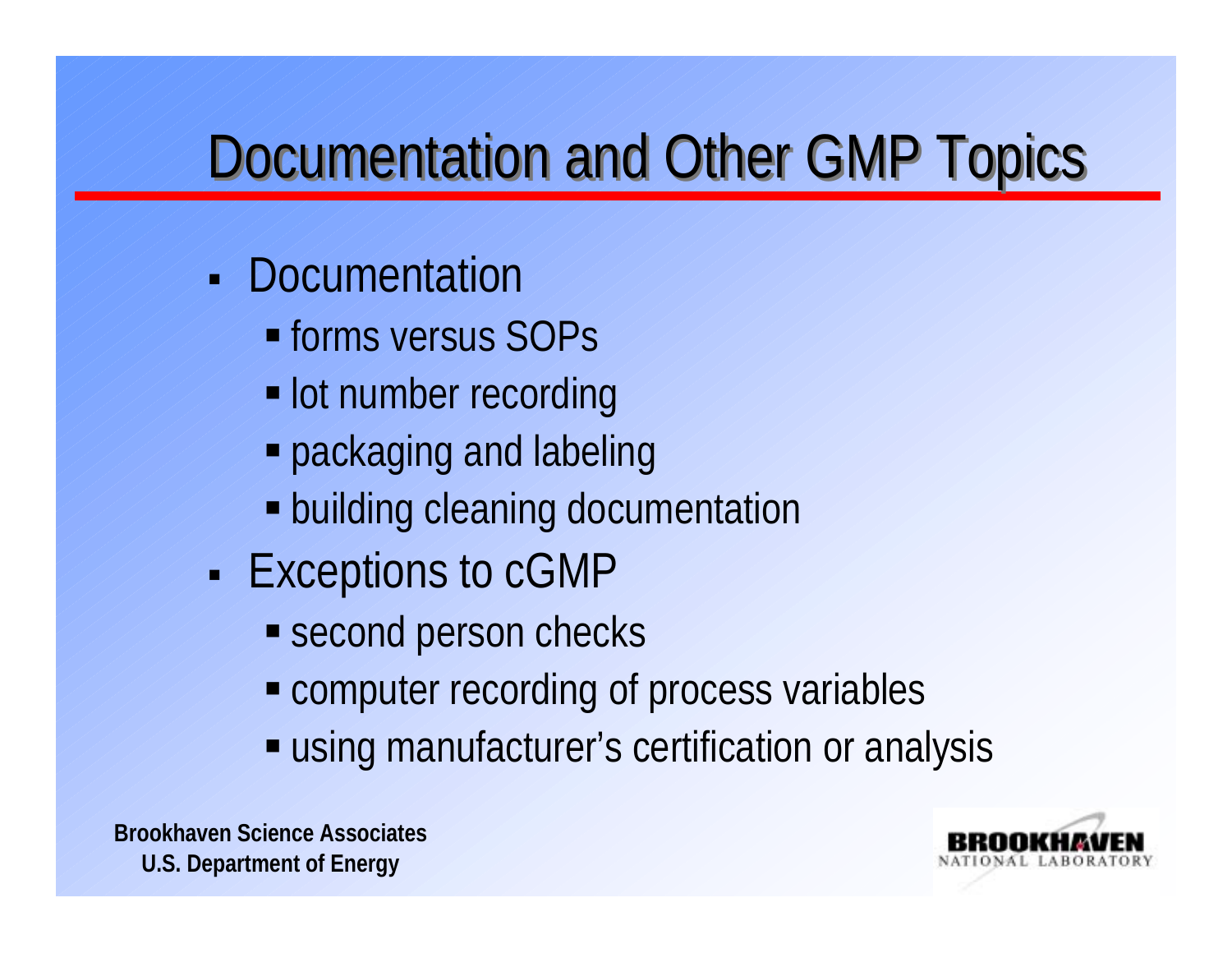## **Building design considerations**

- **Air flow requirements** 
	- **how small can we make the laminar flow area**
	- how small can we make the positive pressure area
	- **Example 1** can the laminar flow areas be positive and the room negative
	- **how about humidity and temperature control**
	- $\blacksquare$  intake filters
	- **outflow filters on hoods**
- Walls and Ceilings
	- what are the sterility requirements
	- what is acceptable for a ceiling
	- **how can the block walls be upgraded**

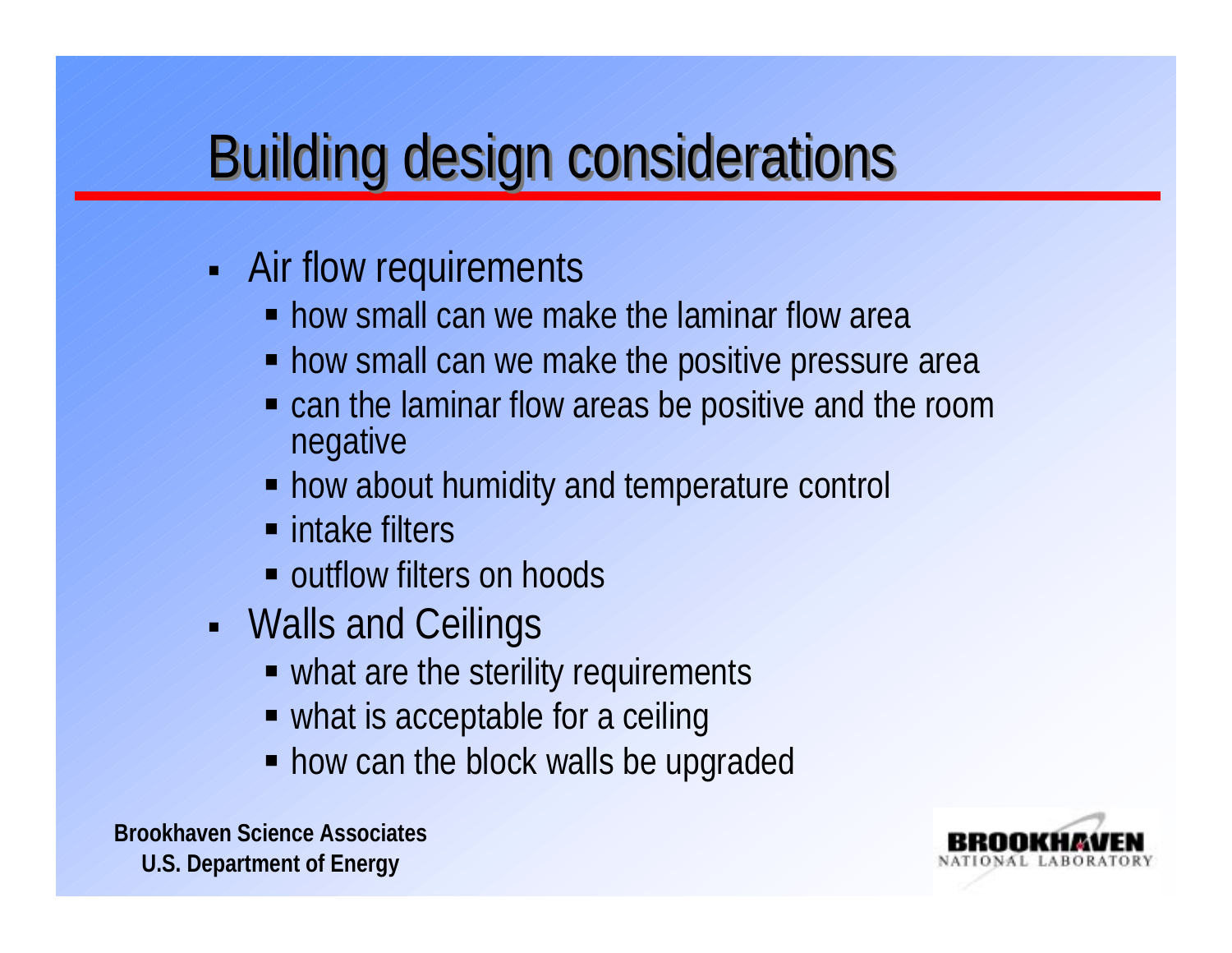## **Building design considerations**

- н **Lighting fixtures** 
	- which are permitted
- н **- Holding areas for uncertified materials** 
	- **how far away from manufacturing areas**
	- what administrative controls are required



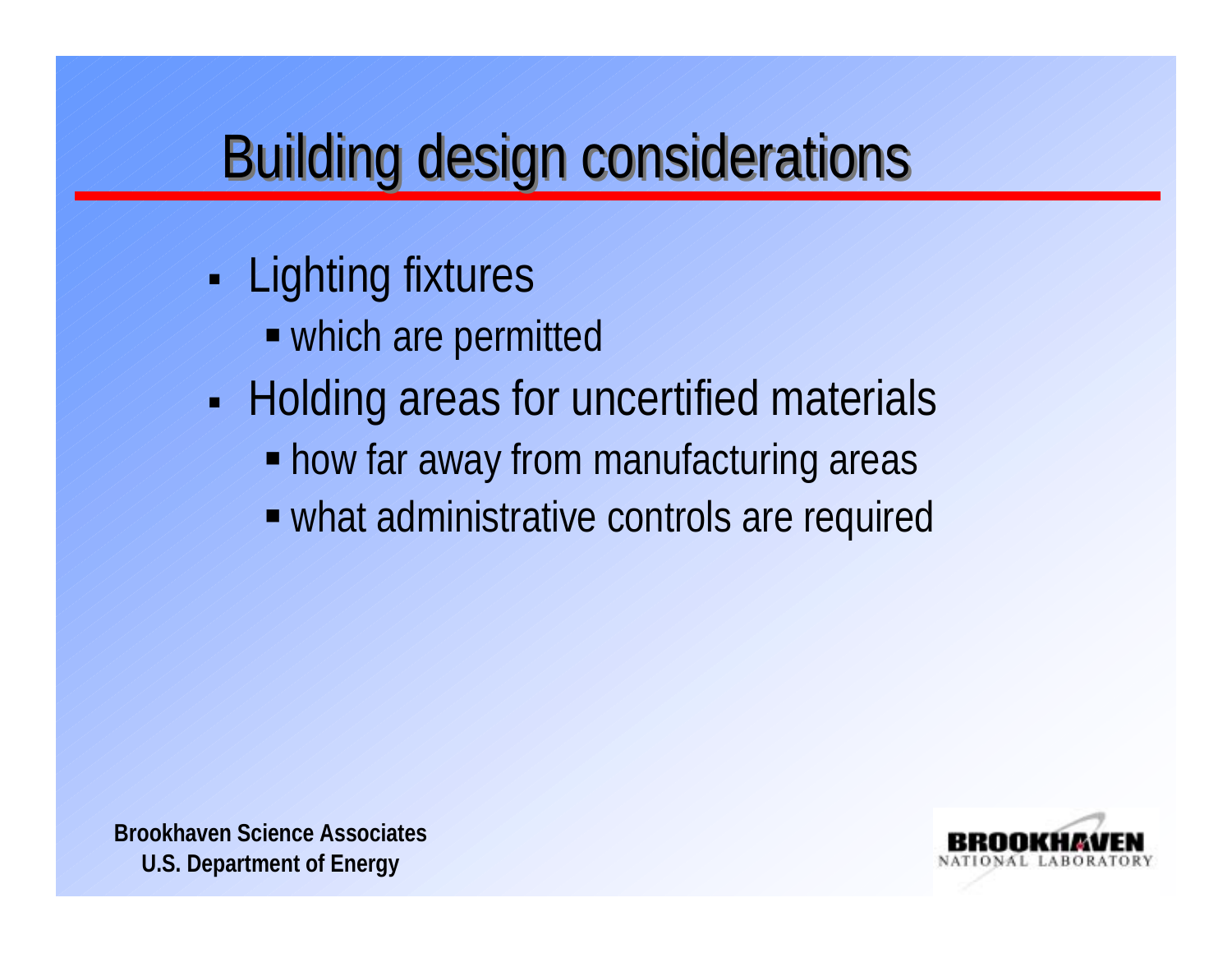## **Building design considerations**

#### н • Plumbing

- **Exercification of leak free system**
- **how often must this be checked**
- **Example 13 plumbing equipped with device to prevent back** siphonage
- Sanitation
	- **E** insect infestations
	- $mice$
	- SOPs for inspections and use of insecticides



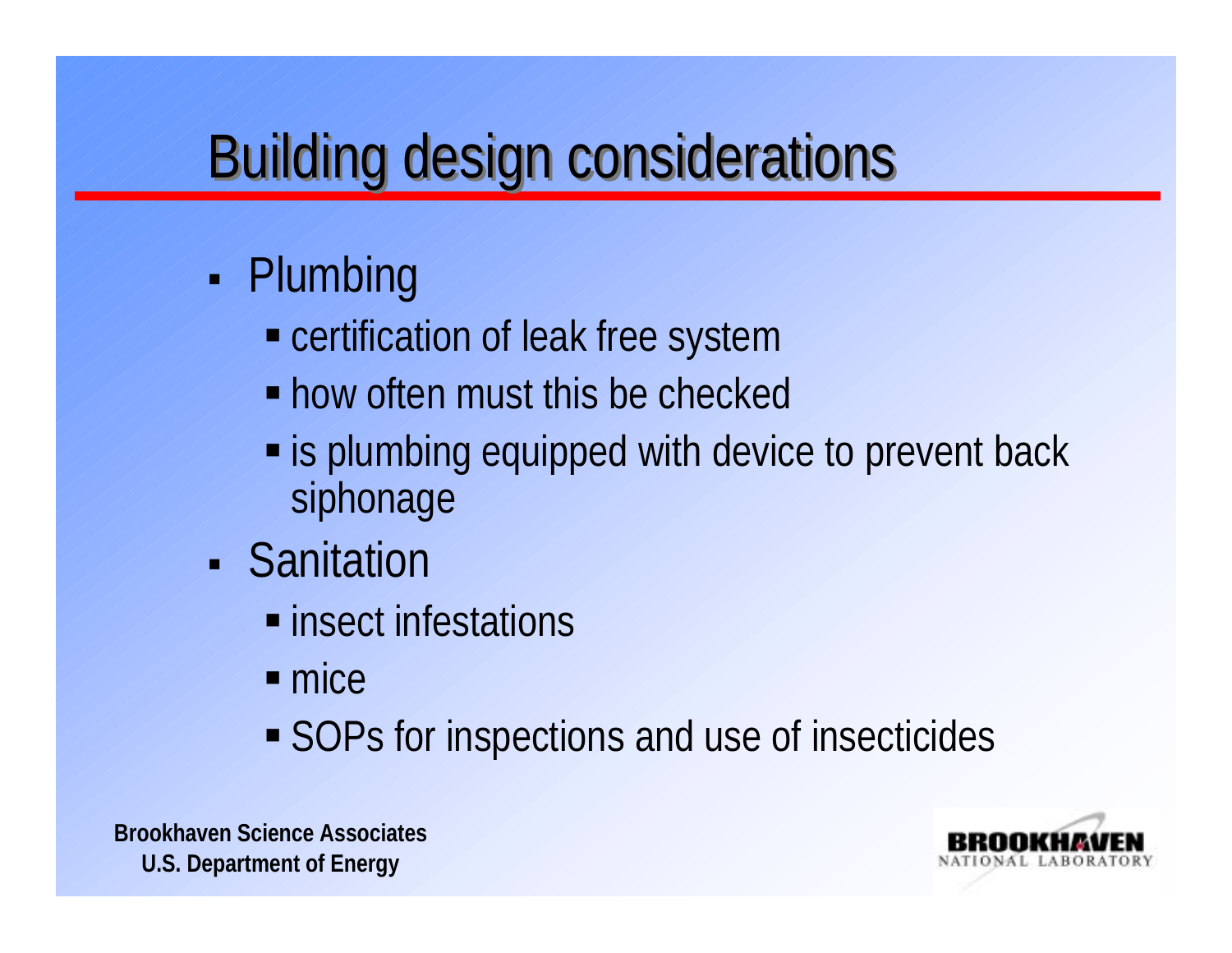## **Equipment**

- н **Automatic or Electronic equipment** 
	- what is routine calibration
	- **how extensive do the records need to be**
	- what is the level of computer security
	- **How is the computer program validated**
- н **Sterilizing Filters** 
	- **SOP** for burst pressure test



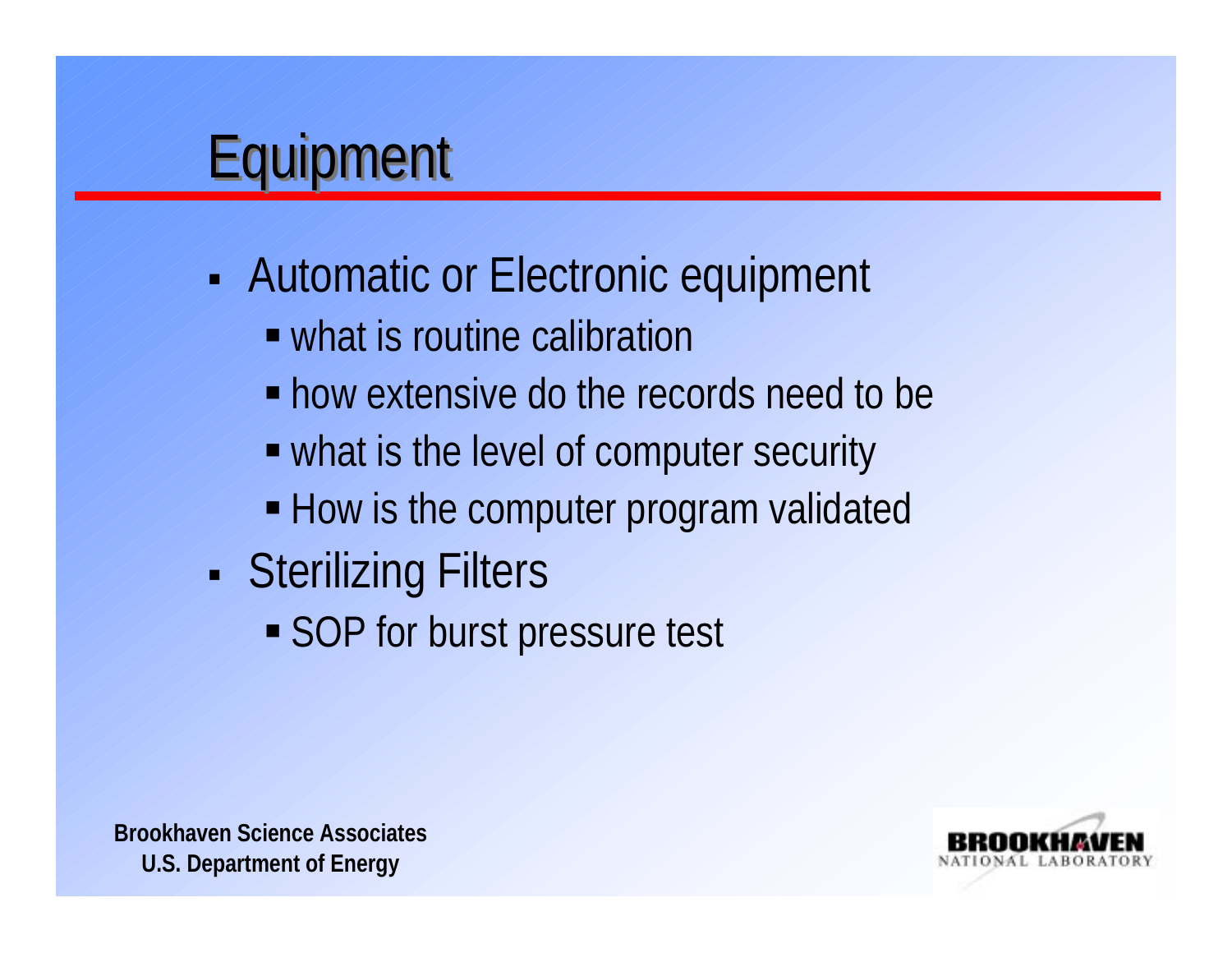#### **Equipment**

- **Containers and Closures** 
	- which are acceptable
	- **how are they validated**
	- **retesting**